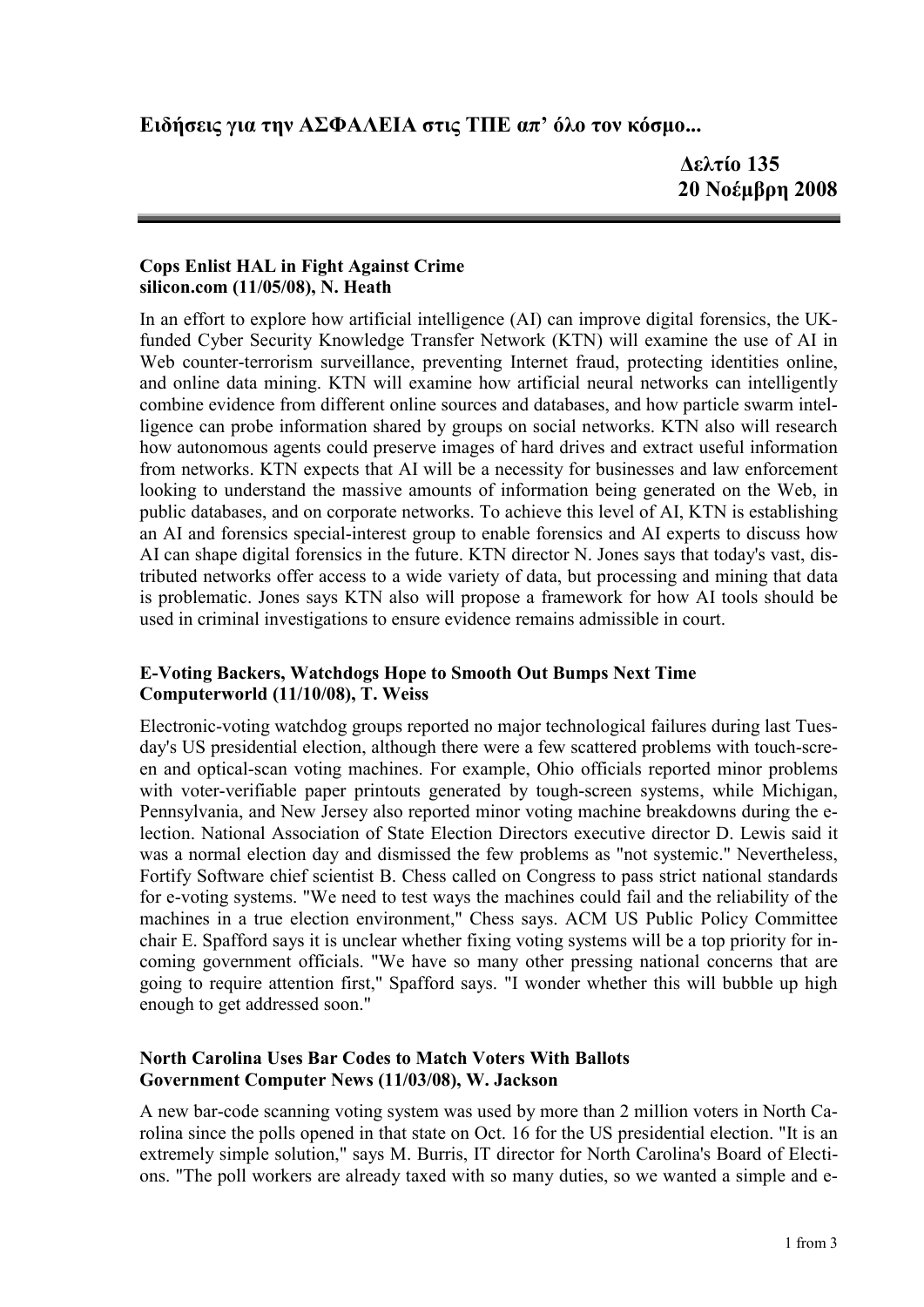conomic solution." The front end of the system is a handheld bar-code scanner that matches the voter with the proper ballot. The back end is a geographic information system tied to the statewide voter-registration system that assigns the appropriate ballot type to each voter, depending on their home jurisdiction. Burris says this is the first time this type of system for ballot distribution and management has been used for an election. The board initially considered using a personal digital assistant to do the scanning, but the devices were too expensive, were ergonomically impractical over long periods of use, and were generally too complex. The bar-code scanner was chosen because the system is simple to use. A poll worker scans a bar code on the voter's affirmation card and a corresponding code on the ballot being issued. The scanner turns on a green light and gives an audible tone if they match, and displays an error message if there is a mismatch. The back-end of the system is linked to the registration system to indicate the proper type of ballot for each voter based on where they live.

# **Why Veins Could Replace Fingerprints and Retinas as Most Secure Form of ID Times Online (UK) (11/11/08), M. Harvey**

Finger vein authentication is starting to gain traction in Europe. Easydentic Group in France says it will use finger vein security for door access systems in the United Kingdom and other European markets. The advanced biometric system, which verifies identities based on the unique patterns of veins inside the finger, has been widely introduced by Japanese banks in thousands of cash machines over the last two years. Hitachi developed the technology, which captures the pattern of blood vessels by transmitting near-infrared light at different angles through the finger, and then turns it into a digital code to match it against preregistered profiles. Veins are difficult to forge and impossible to manipulate because they are inside the body, according to Hitachi. The company also says finger vein technology is more affordable than iris scanning or face/voice recognition and has a lower false rejection rate than fingerprinting. Finger vein authentication is primarily used in Japan for ATMs, door access systems, and computer log-in systems.

### **New Techniques Easier, More Secure Columbian (WA) (11/09/08), T. Vogt**

University of Idaho scientists are working to create computer passwords that are not only easier to remember but will provide better security as well. "Humans are good at remembering meaningful things, but bad at remembering arbitrary sequences of digits," says University of Idaho psychology professor S. Werner. Consequently, people tend to have trouble remembering the most secure passwords, which link together letters and number in random order, but may have more success with a sequence of pictures as a password. Werner says the challenge is to make a password that is memorable for the user yet as unpredictable and random as possible. Fortunately, people's visual memory is quite good, as people can extract a lot of information from a picture very efficiently, Werner says. He and his research team showed images to test subjects for about a minute, and then showed them nine-character strings of random numbers and letters. After 30 minutes, subjects were fairly successful in recalling both the images and the numbers and letters, but after about a month, the subjects could only identify 25-35% of the alpha-numeric sequence, but were still able to identify 90% of the images. In the system Werner is exploring, a password picture might include images in nine categories, such as a man, a woman, a child, a pet, another animal, a piece of fruit, an instrument, and a background. The user would select an image from each of these groups, and when logging on again later be asked to identify the image they selected from each group. Werner does not see